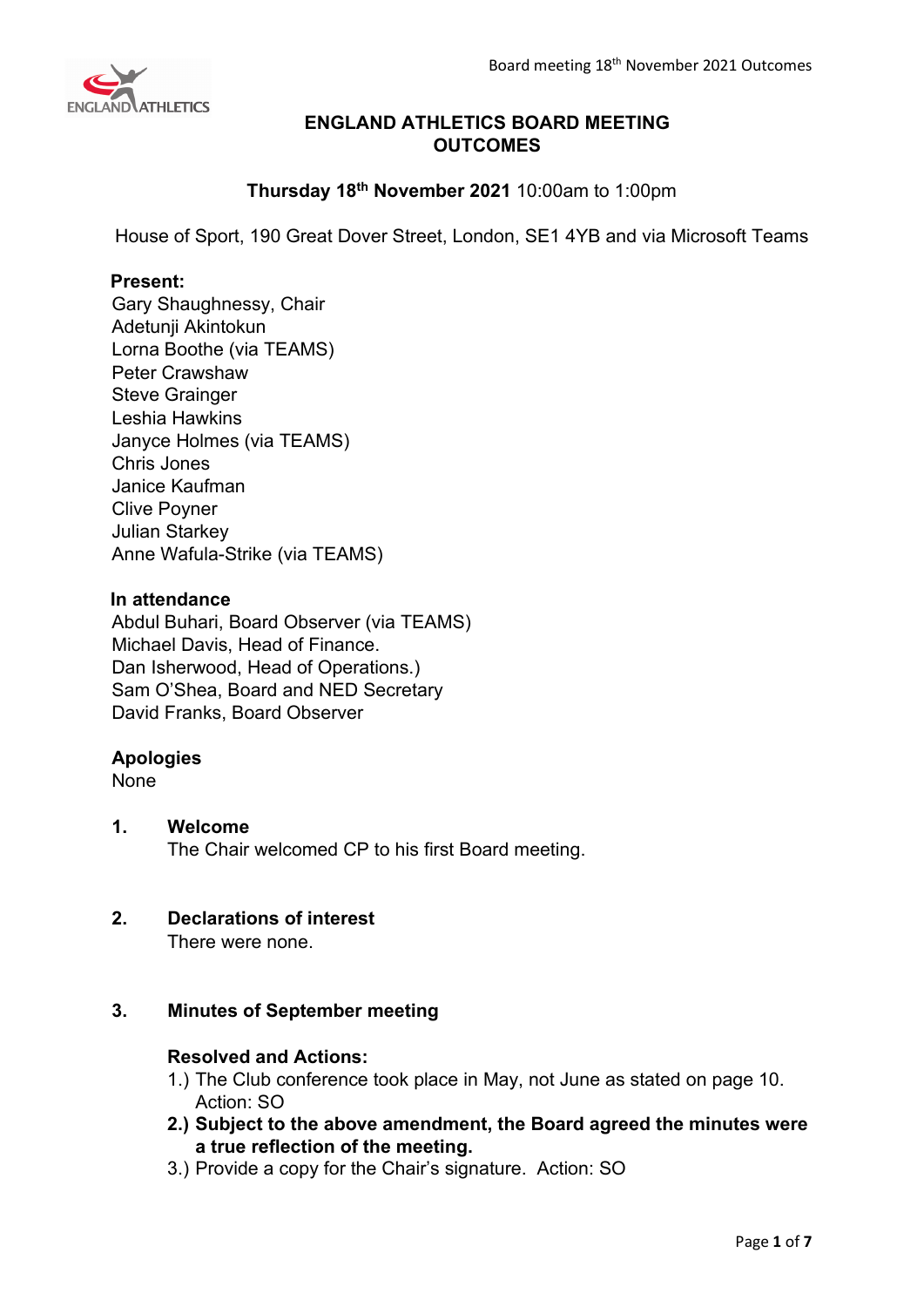# **4. Actions/matters arising**

- Domestic calendar [CJ]: CJ expressed thanks to Nichola Skedgel and Martin Rush for their work on this. This action can be closed.
- Board evaluation action plan [CJ]: The facilitated session is the start of this process. This action can be closed.
- Professionalising coaching [LB]: LB has spoken to Mark Munro and the aim is to work across the UK, not just England, and to include coaches of all levels. A meeting is taking place on 8 December. As this is a work in progress, the update will be incorporated into the CEO report. This action can be closed.
- Clubs and grant support [MD]: noted by the Board. This can be closed.
- Performance/KPIs for CEO report [DI]: a draft was shared, and this will be incorporated within the January meeting papers. This can be closed.

# **Resolved and Actions:**

1.) **The Board agreed with all closed actions being moved to the closed tab, which is held by the Board & NED Secretary.**

# **5. CEO report**

- CJ reported that the environment was looking positive and added that Council had played a big part in getting through the challenges as a result of Covid-19.
- The regional awards have commenced.
- There have been significant investments in T&F since the last meeting. However, T&F has not yet returned to the 2020 levels, particularly for the teenage years.
- The Commonwealth Games legacy webinar for clubs highlighted two key themes – conversion of coaching qualifications into licenses and increasing the T&F numbers. These issues will be taken into account within the Operational Plan.
- The draft 22-23 Operational Plan will come to the Board in January for comments. This will include the Funetics revised business plan.
- The advert for the National Competition Lead is now live.
- In December, SLT will discuss whether EA has capacity to hold the Manchester International and whether it is feasible to deliver this event to a high quality given the pressures on the competition team with the CGs taking place at that time and other national EA events.
- 5.1 Draft dashboard:
	- The dashboard will be updated and included within the CEO report from the January Board meeting. DI will confirm which areas will be included and feedback is welcomed from the Board on whether they feel the measurements and level of granularity are correct.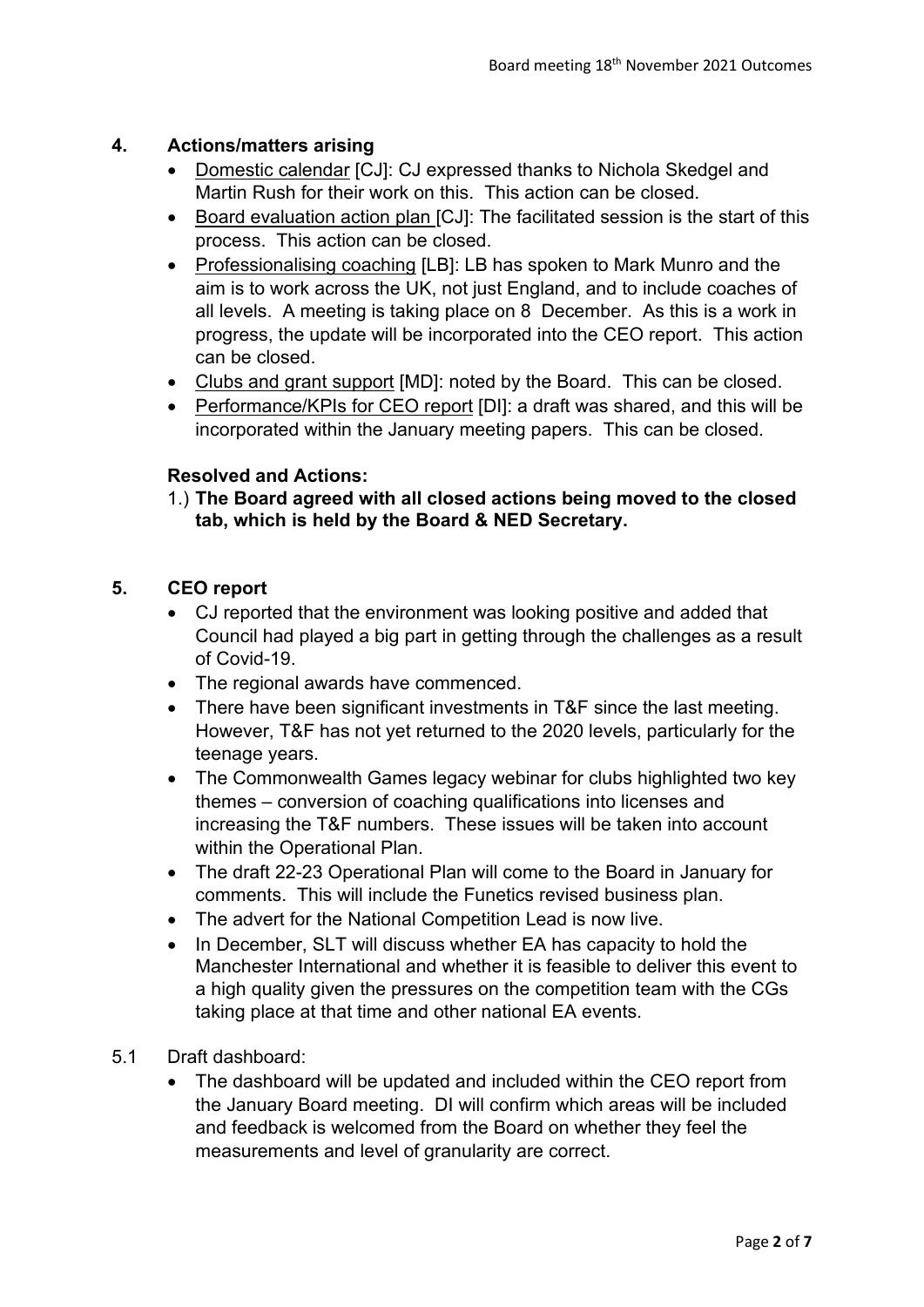- 5.2 Equality, Diversity & Inclusion:
	- The Inclusion Manager is working on an update to ensure that EA is doing all that it can with regard to EDI. CJ will share this with the Board.
	- EA will be working with UKA and the other HCAFs to create an improved logging/complaints system for people to raise complaints or concerns relating to alleged discrimination in our sport called myconfide.
	- Although the disciplinary processes were signed off in September, UKA remain responsible for safeguarding. EA is receiving a large number of enquiries and some live cases.

#### **Resolved and Actions:**

- 1.) Provide feedback to DI on the CEO dashboard for January. Do these feel like the right measurements and is the level of granularity correct? Action: Board
- 2.) Share the EDI update with the Board. Action: CJ

## **6. Board Observer role**

The Board had previously supported the extension of AB and DF as Board Observers. AB subsequently confirmed that he would not have capacity to continue for a further year. The Board thanked AB and wished him well.

#### **Resolved and Actions:**

1.) **The Board gave their approval to extend DF as Board Observer for a further year, from March 2022 to February 2023.** 

#### **7. Future of Governance Committee**

- 7.1 An outcome of the 2020 Board evaluation was to re-consider the necessity for a Governance Committee as this is not mandated by the Code for Sports Governance. The Governance Committee's recommendation is that it should be retained, but to be called upon when the Board requires deep dive support for a particular topic. This recommendation is endorsed by Company Secretary, Muckle.
- 7.2 The Board reviewed the analysis of topics previously discussed by Governance Committee.
	- Of the policies listed, those that were previously dealt with by the Governance Committee, will be reviewed by SLT and Muckle.

#### **Resolved and Actions:**

- **1.) The Board approved the recommendation that Governance Committee should remain but be called upon as and when required by the Board.**
- **2.) When Governance Committee is called upon, the Board should look at whether external expertise could fill any gaps (e.g., Muckle or other expertise).**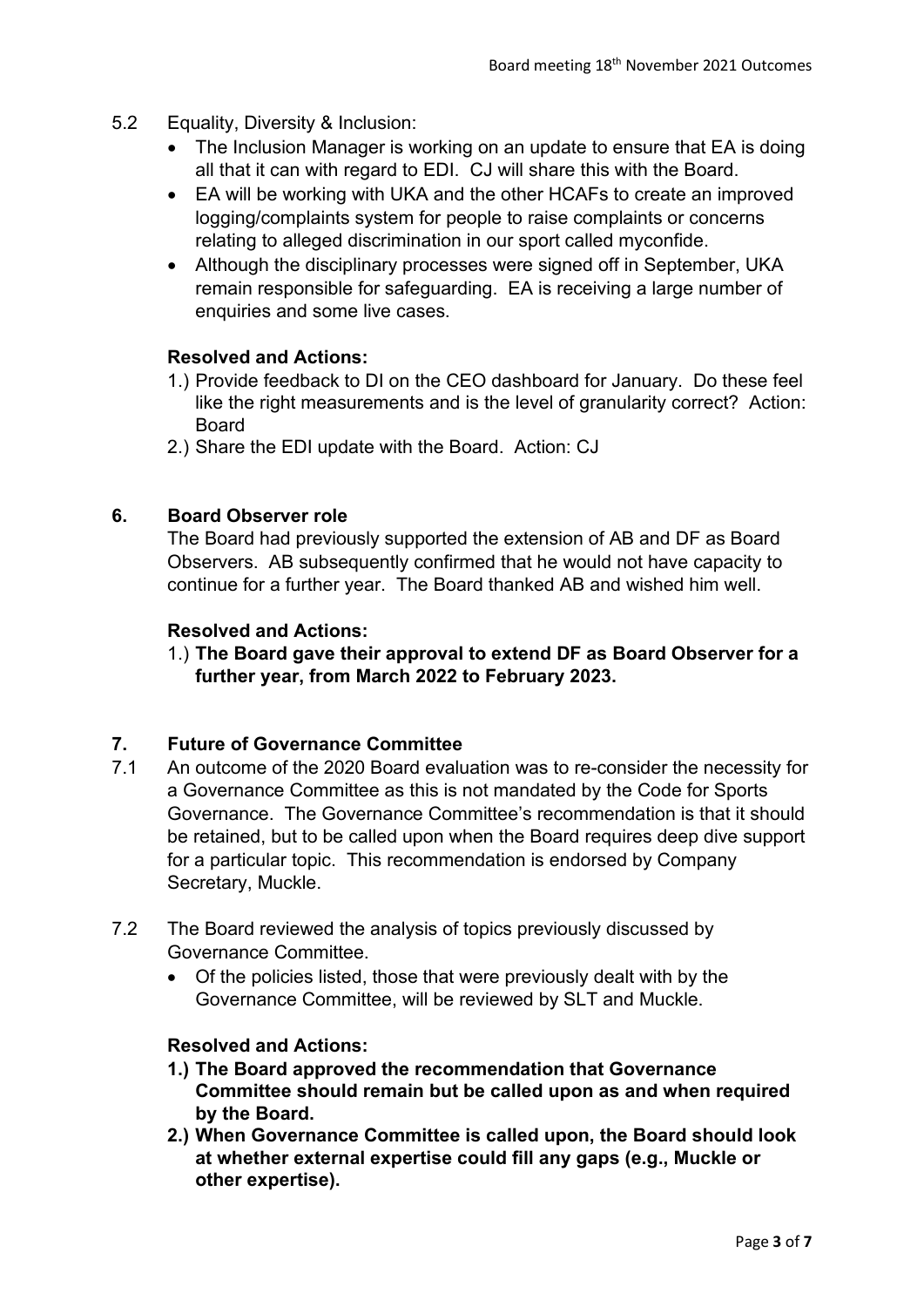- **3.)** The Governance Committee Terms of Reference should be amended to reflect this new status. **Action: Governance Committee/Muckle**
- 4.) **The Board approved the suggested topic approval routes.**

## **8. Board and Committee membership**

At their recent meeting, Nominations Committee reviewed the skills matrix and considered which skills were deemed most important. They decided that membership should have a complete refresh, taking into account skills and director preferences.

Noms also agreed that the SID role should be recruited from the pool of existing directors and should complement the Chair and fill in any gaps.

## **Resolved and Actions:**

- 1.) **The Board agreed that the skills listed in the matrix should be reviewed – some may need to change, whilst still aligning to the Code for Sports Governance. More granularity / guidance would be helpful.** DF offered his help with this. Action: Nominations Committee.
- 2.) The Board should register their interest/preference for a particular committee with SO. Action: all Board members
- 3.) Noms should bring their recommendations for the composition of committees and skills matrix to the January Board meeting. Action: Noms.

## **9. Schedule of Delegated Authority (SODA)**

#### **Resolved and Actions:**

1.) **The Board approved the Schedule of Delegated Authority.**

## **10. Delegation (non financial)– additional schedules**

#### **Resolved and Actions:**

- 1.) **The Board approved the additional schedule of authority for committees.**
- 2.) **The Board approved the policy approval log.**

## **11. Board Terms of Reference**

The ToR is reviewed every 4 years, but it is brought to the Board (and each Committee) at the first meeting after the AGM, as a reminder. The Board reviewed the ToR and proposed changes.

#### **Resolved and Actions:**

1.) **The Board approved the changes within the draft ToR.**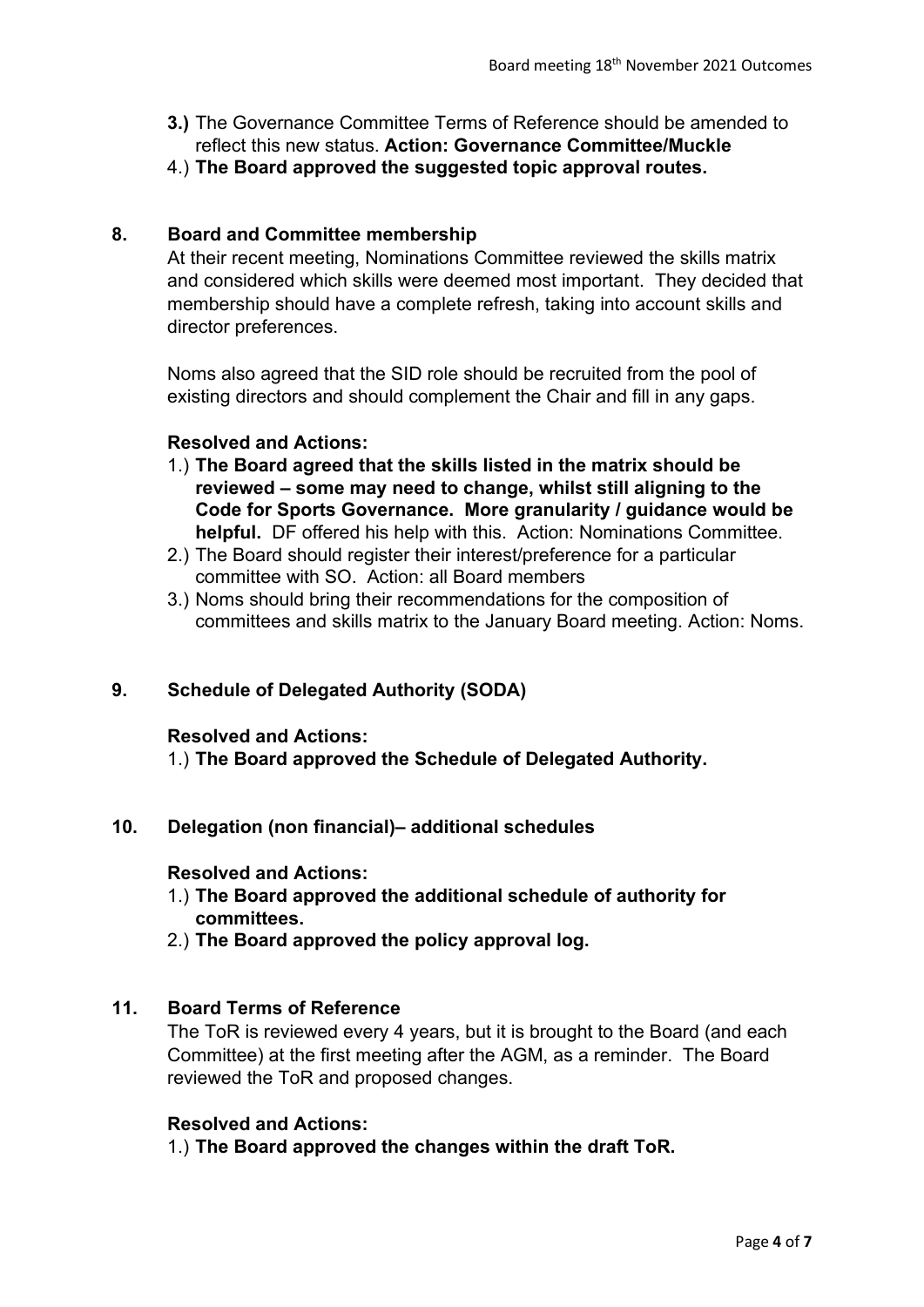# **12. Risk**

12.1 As a result of the Biennial Risk Review workshop, the register has been updated. Pre-mitigation scores were provided for the initial Audit & Assurance review. The Board discussed the updated register.

# **Resolved and Actions:**

- 1.) **The Board approved the Strategic Risk Management Policy.**
- **2.) The Board approved the Risk Register and Heat map subject to some additional work/amendments.**
- 3.) Make the amendments and bring back to Audit & Assurance and the Board in January for information. Action: MD

# **13. UKAD Assurance Framework / Clean Sport Champion**

UKAD has released a new code which recommends all Boards appoint a Clean Sport Champion. JK has been identified as having the ideal experience and she has agreed to take on this role.

*Secretary postscript: UKAD webinar training information shared with Board .*

## **Resolved and Actions:**

1.) **The Board approved JK being appointed as the Board Clean Sport Champion.**

## **14. Half year financial summary**

This summary was previously reviewed by Audit & Assurance Committee. The budget position was looking positive, but the forecast in January will provide confirmation.

#### **Resolved and Actions:**

1.) **The Board noted the Q2 2021/22 YTD financial performance.**

## **15. Stakeholder Management Plan**

DI updated the Board on the work completed on this priority area, including a recent marcomms team restructure.

CJ reported that ideas had been put forward to increase engagement at the AGM. These include moving the AGM to the afternoon to link it more closely to the Hall of Fame, making the proxy form more user friendly and revisiting the annual consultation process/road show.

The Chair added that the Hall of Fame event was exceptional, and he asked that his thanks and congratulations were passed on to the team.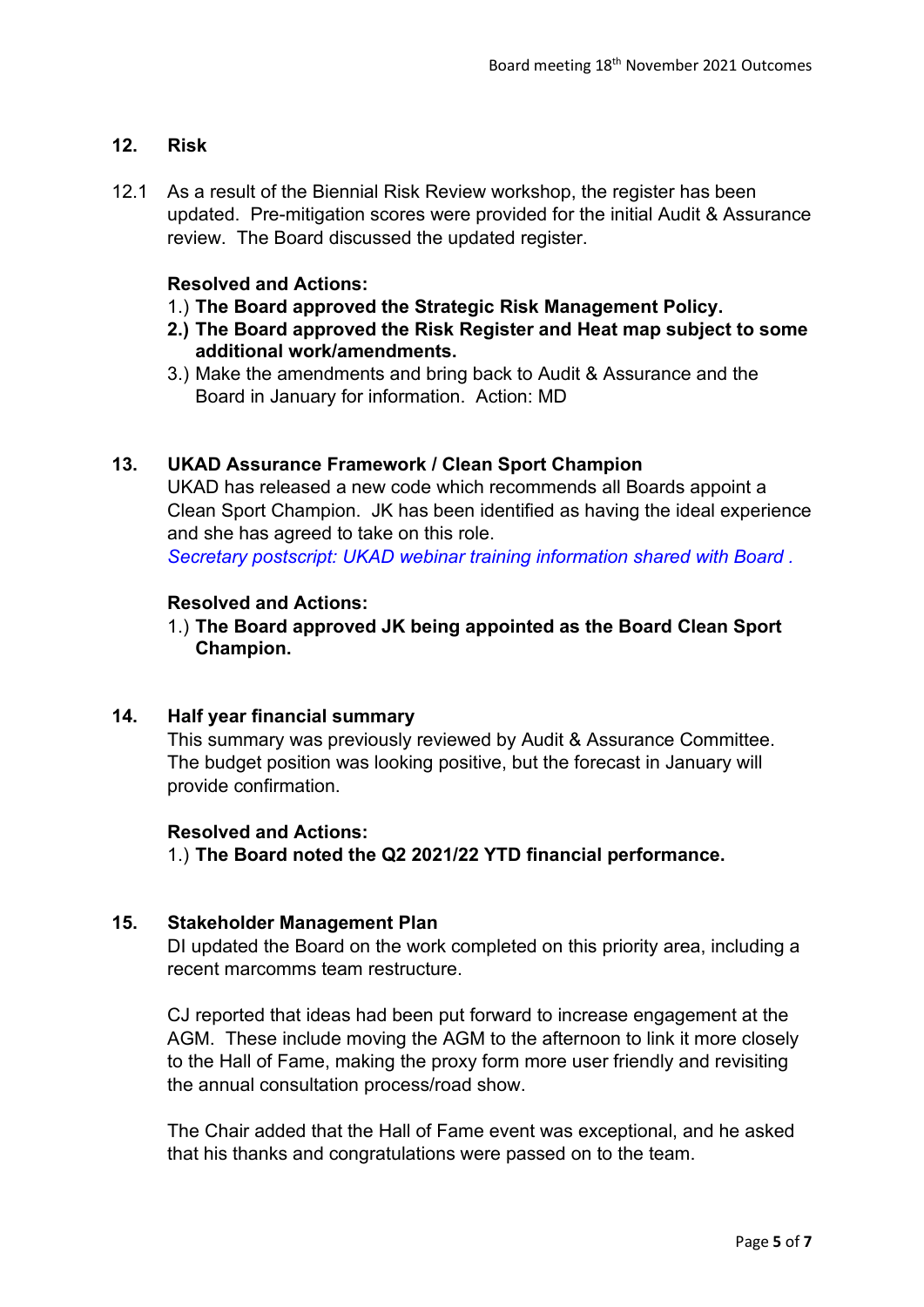## **Resolved and Actions:**

1.) None.

# **16. Anti-fraud and corruption policy**

#### **Resolved and Actions:**

# 1.) **The Board approved the Anti-Fraud and Corruption Policy**

#### **17. Expenses Policy – Board and Councillors**

MD updated the Board that all directors will be trained on the finance system so that expenses can be input directly.

#### **Resolved and Actions:**

1.) **The Board approved the Board and Councillor expenses policy.**

#### **18. Committees/Task and Finish Groups**

*LB left the meeting during this discussion.*

#### Sustainability Task & Finish Group

JH updated the Board on progress following two meetings. The outcome is to develop a framework that can be reflected in our strategy. We are in communication with a number of potential corporate partners. The T&F group is looking at what can be done in areas where we have direct control, e.g., road racing water bottles and recycling bins, plus where EA can influence.

The Board asked that disability is factored in at the outset of all event planning.

#### **Resolved and Actions:**

1.) **The Board noted the A&A and England Council minutes.**

## **19. AOB**

England Council Diversity Champion – JS informed the Board that Devonte Casely-Hayford has been confirmed. He has also been co-opted to London Regional Council and England Council.

Sport England funding – CJ reported that confirmation of the funding amount was expected in December. The Talent funding would be confirmed a little later, in January.